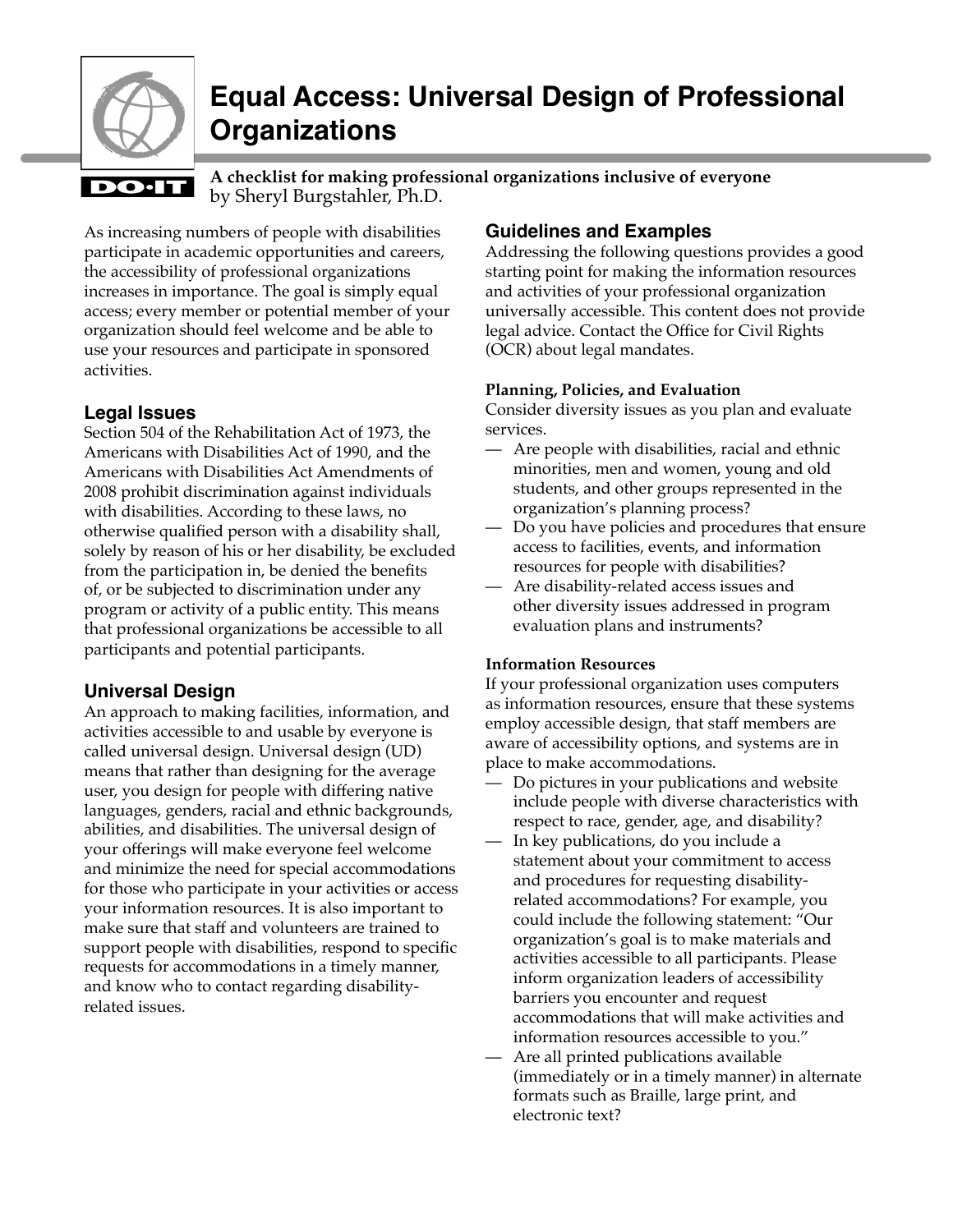- Are key documents provided in language(s) other than English?
- Are printed materials in your facility or at an event within easy reach from a variety of heights and without furniture blocking access?
- Do electronic resources, including web pages, adhere to accessibility guidelines or standards adopted by your organization, funding source, or the federal government? *[Section 508 Standards](http://www.access-board.gov/sec508/guide/)  [for Accessible Electronic and Information Technology](http://www.access-board.gov/sec508/guide/)*<sup>1</sup> and *[Web Accessibility Initiative](http://www.w3.org/WAI/)* (*WAI*)2 are most commonly used. For example, are text alternatives provided for graphic images on web pages? Can the content be accessed with a textonly browser and by using the keyboard alone? For general information about making your website accessible to everyone, consult the video and presentation *[World Wide Access: Accessible](www.washington.edu/doit/Video/www.html)  [Web Design](www.washington.edu/doit/Video/www.html)*. 3
- Do you include a statement on your website affirming your commitment to accessible design? For example, you could include the following statement: "We strive to make our website accessible to everyone. We provide text descriptions of graphic images and photos. Video clips are captioned and audio-described. Suggestions for increasing the accessibility of these pages are welcome."
- Do videos developed or used in your organization have captions? Audio descriptions? For more information, consult the *[Creating Video](http://www.washington.edu/doit/Brochures/Technology/vid_sensory.html)  [and Multimedia Products That Are Accessible to](http://www.washington.edu/doit/Brochures/Technology/vid_sensory.html)  [People with Sensory Impairments](http://www.washington.edu/doit/Brochures/Technology/vid_sensory.html)*. 4 For making distance learning accessible, consult *[Real](http://www.washington.edu/doit/Video/real_con.html)  [Connections: Making Distance Learning Accessible](http://www.washington.edu/doit/Video/real_con.html)  to Everyone* [video presentation and publication.](http://www.washington.edu/doit/Video/real_con.html) 5

#### **Physical Environments and Products**

Ensure that facilities, activities, materials, and equipment are physically accessible to and usable by all students, and that all potential student characteristics are addressed in safety considerations.

- Are there parking areas, pathways, and entrances to the building that are accessible from a seated position?
- Are all levels of the facility connected via an accessible route of travel?
- Are aisles kept wide and clear of obstructions for the safety of users who have mobility or visual impairments?
- Are wheelchair-accessible restrooms with wellmarked signs available in or near the office?
- Is at least part of a service or counter desk at a height accessible from a seated position?
- Are there ample high-contrast, large-print directional signs to and throughout the facility, indicating accessible routes?
- Are telecommunication devices for the deaf (TDD) available?
- Is adequate light available?

Consult the *[ADA Checklist for Readily Achievable](http://ada.gov/checkweb.htm)  [Barrier Removal6](http://ada.gov/checkweb.htm)* for more suggestions. For computing facilities, consult the *[Equal Access:](http://www.washington.edu/doit/Video/equal.html)  [Universal Design of Computer Labs](http://www.washington.edu/doit/Video/equal.html)* video and [publication.](http://www.washington.edu/doit/Video/equal.html) 7 For more information about making conferences accessible, consult *[Planning an Accessible](http://www.sigaccess.org/community/accessible_conference/)  Conference* [published by SIGACCESS and written by](http://www.sigaccess.org/community/accessible_conference/)  [Shari Trewin](http://www.sigaccess.org/community/accessible_conference/). 8

#### **Staff and Volunteers**

Make sure staff and volunteers are prepared to work with all members and program participants.

- Are all staff members and volunteers familiar with the availability and use of the Telecommunications Relay Service and alternate document formats?
- Do all staff members and volunteers know how to respond to requests for disabilityrelated accommodations, such as sign language interpreters?
- Are all staff members and volunteers aware of issues related to communicating with participants who have disabilities? Do staff deliver conference presentations and exhibits that are accessible to all participants? See Presentation, Exhibit, and Other Communication Hints at the end of this publication.
- Are project staff, contractors, and volunteers in specific assignment areas (e.g., web page development, video creation) knowledgeable about accessibility requirements and considerations?

#### **Technology**

If your organization uses computers as information resources, ensure these systems employ accessible design, that you are aware of accessibility options, and systems are in place to make accommodations.

— Is an adjustable-height table available for each type of workstation to assist participants who use wheelchairs or are small or large in stature?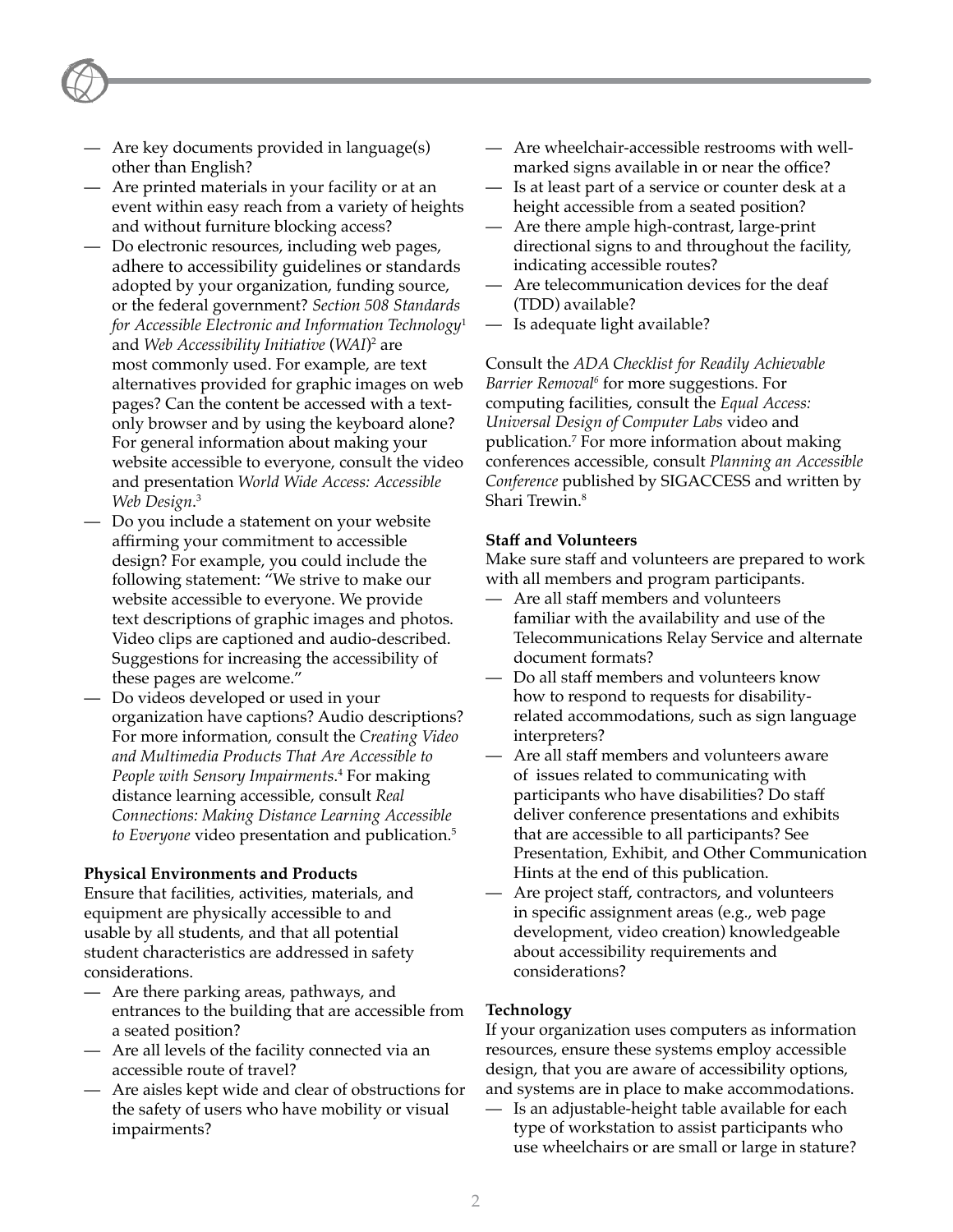- Do you provide adequate work space for both left- and right-handed users?
- Is software to enlarge screen images and a large monitor available to assist people with low vision and learning disabilities?
- Do you provide a trackball to be used by someone who has difficulty controlling a mouse?
- Are procedures in place for a timely response to requests for assistive technology?

For more information on this topic, consult the *Working Together* [videos and publications.](http://www.washington.edu/doit/Resources/at.html) 9

#### **Checklist Updates**

This checklist was field-tested at more than twenty [postsecondary institutions nationwide.](http://www.washington.edu/doit/Brochures/Academics/admin.html) 10 The results of a nationwide survey to test face-validity of checklist items led to further refinement of the checklist. To increase the usefulness of this working document, send suggestions to *[sherylb@uw.edu](mailto:sherylb@uw.edu)*.

#### **Resources**

For more information about applications of universal design consult *The [Center for Universal](http://www.uw.edu/doit/CUDE/)  [Design in Education](http://www.uw.edu/doit/CUDE/).* <sup>11</sup> The book *Universal Design in Higher Education: From Principles to Practice, Second Edition* published by Harvard Education Press shares perspectives of UD leaders nationwide. To learn more or order online visit the [DO-IT website.](http://www.uw.edu/doit/UDHE/coupon.html) 12

#### **Cited Web Resources**

- 1. *[www.access-board.gov/sec508/guide/1194.22.htm](http://www.access-board.gov/sec508/guide/1194.22.htm)*
- 2. *[www.w3.org/WAI/](http://www.w3.org/WAI/)*
- 3. *[www.uw.edu/doit/Video/www.html](www.washington.edu/doit/Video/www.html)*
- 4. *[www.uw.edu/doit/Brochures/Technology/vid\\_sensory.](http://www.washington.edu/doit/Brochures/Technology/vid_sensory.html) [html](http://www.washington.edu/doit/Brochures/Technology/vid_sensory.html)*
- 5. *[www.uw.edu/doit/Video/real\\_con.html](http://www.washington.edu/doit/Video/real_con.html)*
- 6. *[www.ada.gov/checkweb.htm](http://www.ada.gov/checkweb.htm)*
- 7. *[www.uw.edu/doit/Video/equal.html](http://www.washington.edu/doit/Video/equal.html)*
- 8. *[www.sigaccess.org/welcome-to-sigaccess/resources/](http://www.sigaccess.org/welcome-to-sigaccess/resources/accessible-conference-guide/) [accessible-conference-guide/](http://www.sigaccess.org/welcome-to-sigaccess/resources/accessible-conference-guide/)*
- 9. *[www.uw.edu/doit/Resources/at.html](http://www.washington.edu/doit/Resources/at.html)*
- 10. *[www.uw.edu/doit/Brochures/Academics/admin.html](http://www.washington.edu/doit/Brochures/Academics/admin.html)*
- 11. *[www.uw.edu/doit/CUDE/](http://www.uw.edu/doit/CUDE/)*
- 12. *[www.uw.edu/doit/universal-design-higher-education](http://www.uw.edu/doit/universal-design-higher-education-principles-practice-1)[principles-practice-1](http://www.uw.edu/doit/universal-design-higher-education-principles-practice-1)*

#### **About DO-IT**

DO-IT (Disabilities, Opportunities, Internetworking, and Technology) serves to increase the successful participation of individuals with disabilities in challenging academic programs and careers, such as those in science, engineering, mathematics, and technology. Primary funding for DO-IT is provided by the National Science Foundation, the State of Washington, and the U.S. Department of Education.

For further information, to be placed on the DO-IT mailing list, request materials in an alternate format, or to make comments or suggestions about DO-IT publications or web pages, contact:

#### DO-IT

University of Washington, Box 354842 Seattle, WA 98195-4842 *[doit@uw.edu](mailto:doit@uw.edu) [www.uw.edu/doit/](http://www.uw.edu/doit/)* 206-685-DOIT (3648) (voice/TTY) 888-972-DOIT (3648) (toll free voice/TTY) 509-328-9331 (voice/TTY) Spokane 206-221-4171 (fax) Founder and Director: Sheryl Burgstahler, Ph.D.

#### **Acknowledgment**

This publication is based upon work supported by the National Science Foundation (Grant #HRD 0227995) and the U.S. Department of Education (Grant #P333A050064). Any questions, findings, and conclusions or recommendations expressed in this material are those of the author and do not necessarily reflect the views of the federal government.

Copyright © 2017, 2012, 2009, 2008, 2007, 2005 University of Washington. Permission is granted to copy these materials for educational, noncommercial purposes provided the source is acknowledged.



#### **University of Washington** College of Engineering UW Technology Services

College of Education